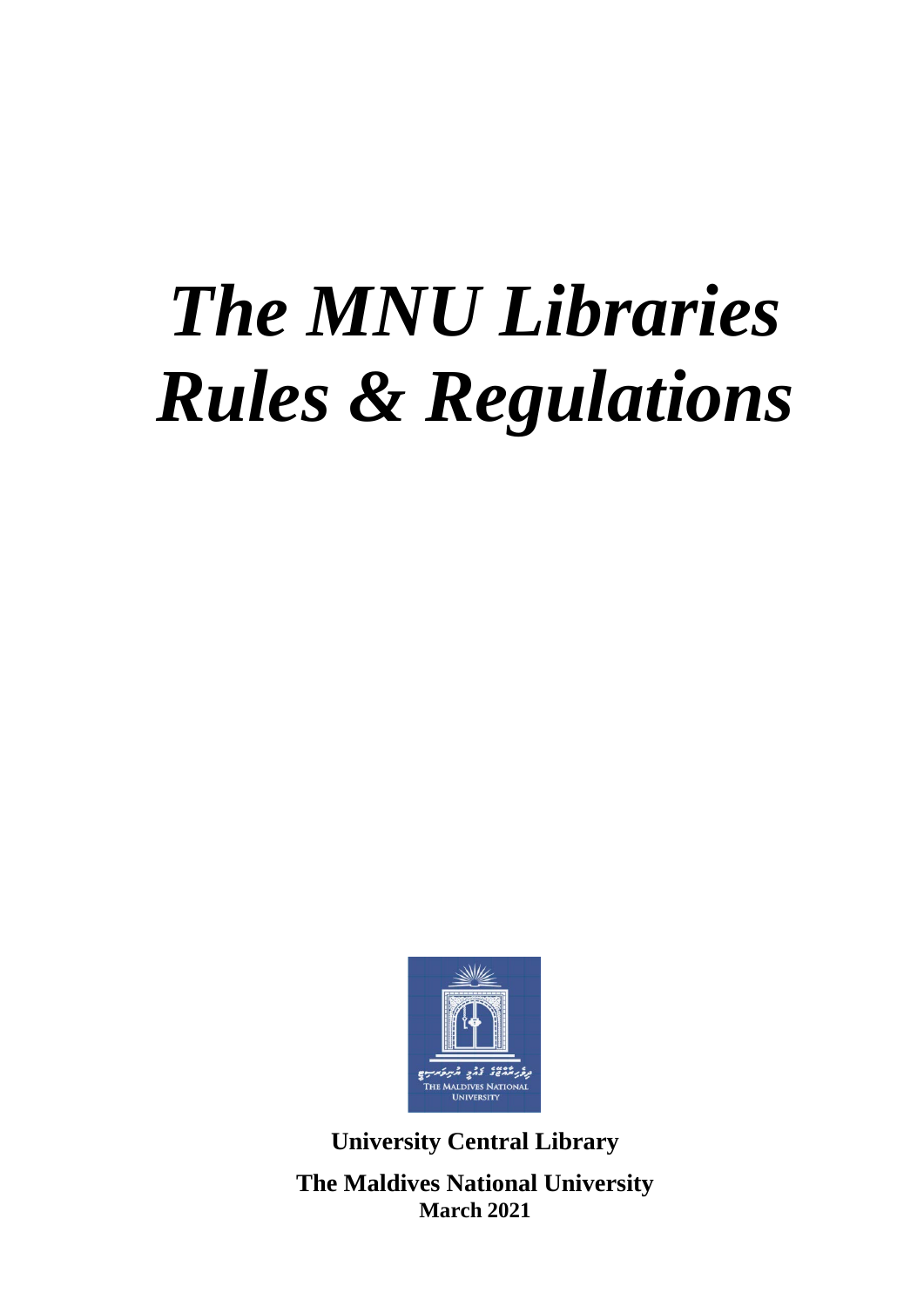## **Contents**

## Contents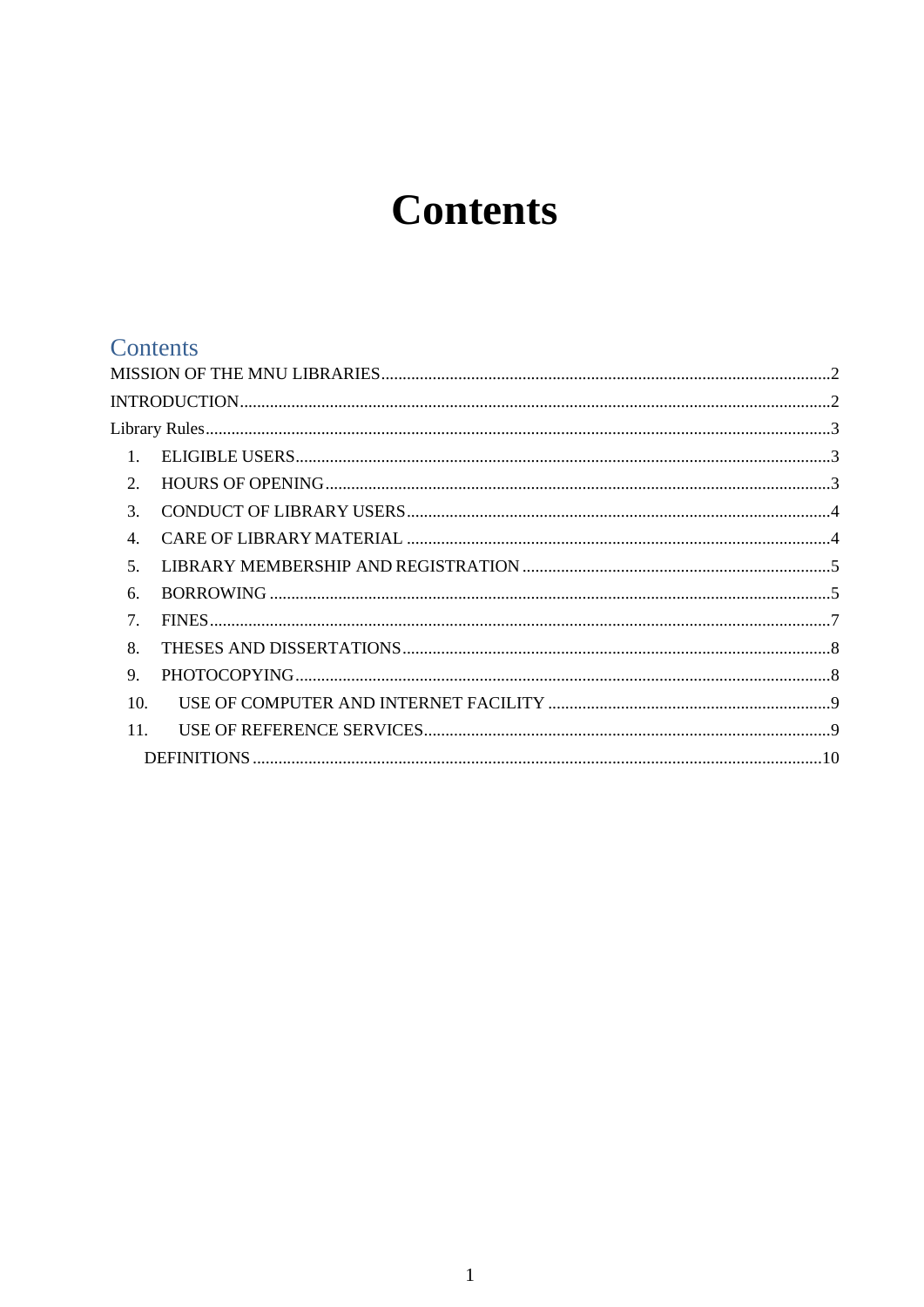#### **MISSION OF THE MNU LIBRARIES**

<span id="page-2-0"></span>The Maldives National University Libraries strengthen, enhance and supports the University's mission to discover, preserve, and disseminate knowledge. The Libraries promote intellectual growth and creativity by developing physical and online collections, facilitating access to information resources, teaching the effective use of information resources and critical evaluation skills and offering research assistance.

#### <span id="page-2-1"></span>**INTRODUCTION**

Unless stated otherwise, the term, "Libraries" in these rules, refers to all Faculty/Centre/Campus libraries of the Maldives National University. It is the decision of the University to follow the same rules and regulations in all the Libraries and hence, these rules are applicable to all the Faculty/Centre/Campus libraries of the University.

These rules govern membership of the Libraries and define the hours of opening, conduct of users, loan periods, fines and penalties etc. By using the Libraries, staff and students of the University are agreeing to abide by these rules & regulations.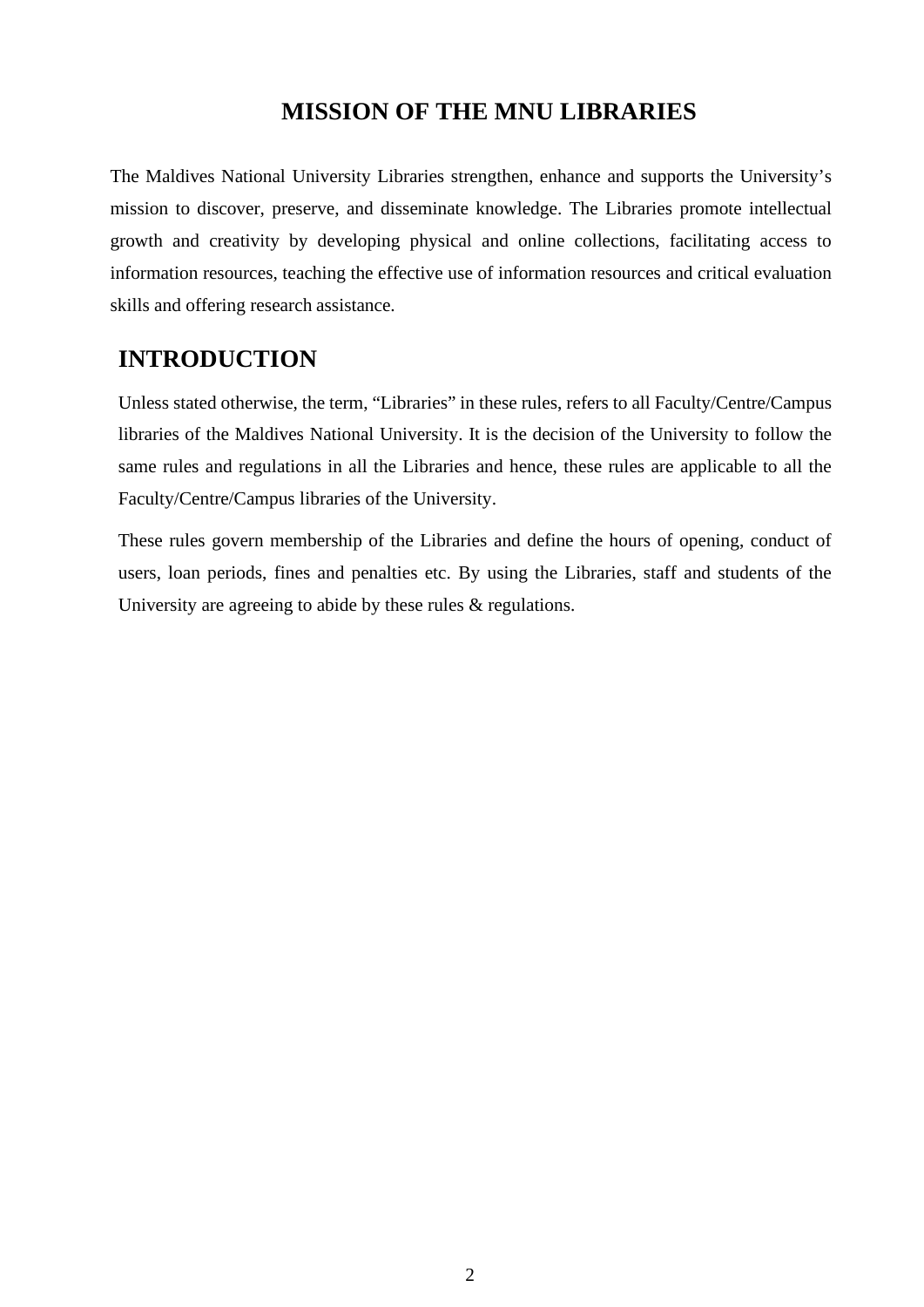## <span id="page-3-0"></span>**Library Rules**

## <span id="page-3-1"></span>**1. ELIGIBLE USERS**

- 1.1. The following shall be eligible to use the Libraries and itsfacilities:
	- 1.1.1. Any full-time staff of the University.
	- 1.1.2. Registered students of the University.
	- 1.1.3. MNU part-time lecturers who have been granted special permission to use the libraries by the Chief Librarian in consultation with the Dean of the respective Faculty/Center
	- 1.1.4. Person who have been granted special permission to use the Libraries by the Chief Librarian in consultation with the Deputy Vice Chancellor of the University
	- 1.1.5. Alumni members registered at the University Alumni Association
	- 1.1.6. Present and former council members
	- 1.1.7. Persons who have been granted special permission to use the Libraries under relevant Memorandums of Understanding (MoU).
	- 1.1.8. Members of the public may use the Libraries for reading and reference purposes of print material with the special permission of the Chief Librarian.

## <span id="page-3-2"></span>**2. HOURS OF OPENING**

The Libraries shall be open as follows, and at such other hours as may be notified from time to time:

| 2.1. Academic Year                          |                                                          |
|---------------------------------------------|----------------------------------------------------------|
|                                             | Sunday to Wednesday: Open from $08:00 - 20:00$ hours     |
| Thursday                                    | Open from $08:00 - 18:00$ hours                          |
| Saturday:                                   | Open from $08:00 - 16:00$ hours                          |
| 2.2. Study breaks & exam weeks <sup>1</sup> |                                                          |
| Sunday to Thursday:                         | Open from $08:00 - 20:00$ hours                          |
| Saturday:                                   | Open from $08:00 - 16:00$ hours                          |
| 2.3. Semester break (end of semester break) |                                                          |
|                                             | Sunday to Thursday: Open from $08:00 - 16:00$ hours      |
| 2.4. Ramadhan                               |                                                          |
| Sunday to Thursday:                         | Open from $09:00 - 13:00$ hours If Ramadhan falls within |
| the semester the library shall also be      |                                                          |
| Sunday to Thursday:                         | Open from $21:00 - 22:30$ hours                          |
| Saturday:                                   | Open from $09:00 - 13:00$ hours                          |

2.5. Public Holidays

The Libraries will be closed on public holidays except as may be notified for individual Faculties/Centres/Campuses from time to time

<span id="page-3-3"></span><sup>1</sup> Mid-term break and re-sit exam weeks are not considered.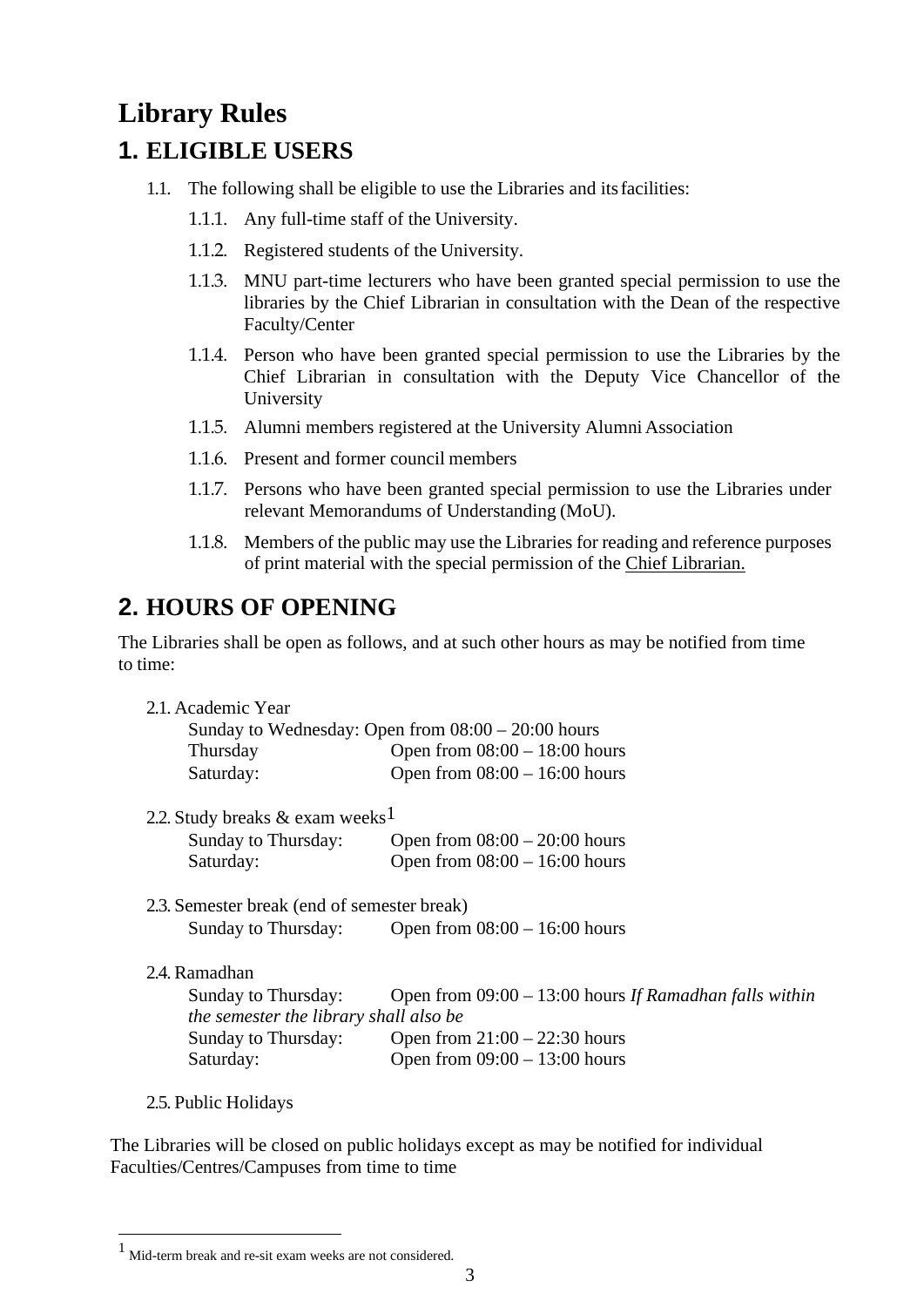*\* In special circumstances, library opening hours may differ from the above schedule.*

## <span id="page-4-0"></span>**3. CONDUCT OF LIBRARY USERS**

- 3.1. All users shall abide by the library rules and regulations.
- 3.2. All users who use the Libraries shall respect the rights of other users.
- 3.3. All users who use the Libraries shall respect the rights of library staff.
- 3.4. All library staff shall respect the rights of all library users.
- 3.5. All users who use the Libraries shall identify themselves on request via MNU ID card, national ID card or any form of photo identification.
- 3.6. Silence must be observed in the Libraries at all times.
- 3.7. Mobile phones should be switched to silent mode before entering the Libraries.
- 3.8. Smoking, eating and drinking are forbidden in the Libraries.
- 3.9. The Librarian shall not be responsible for any personal property brought into the Libraries.
- 3.10. Any user leaving the Libraries shall present for inspection all books and property being carried out from the Libraries, if requested by the Librarian.
- 3.11. The Librarian may request any person guilty of disorderly or inconsiderate conduct, or of any breach of these rules to leave the Libraries immediately. The Librarian may withdraw library privileges from that person for such period as agreed by the Library Committee.
- 3.12. Serious breaches of these rules by users shall be reported to the Dean or the Disciplinary Committee (or any other such committee) of the respective Faculty/Centre/Campus. Serious breaches of these rules by student users shall be lodged with the Student Services to be recorded.

## <span id="page-4-1"></span>**4. CARE OF LIBRARY MATERIAL**

- 4.1. No person shall deliberately or carelessly mutilate, deface or misplace any library material or piece of library equipment.
- 4.2. Any person responsible for deliberate or careless mutilation or defacement or misplacing of library material, furniture or equipment will be required to pay the full cost including communication, postage and handling charges of replacement of any item defaced, mutilated or lost, in addition to any fine or other disciplinary measures imposed.
- 4.3. Library material used should not be shelved by the users.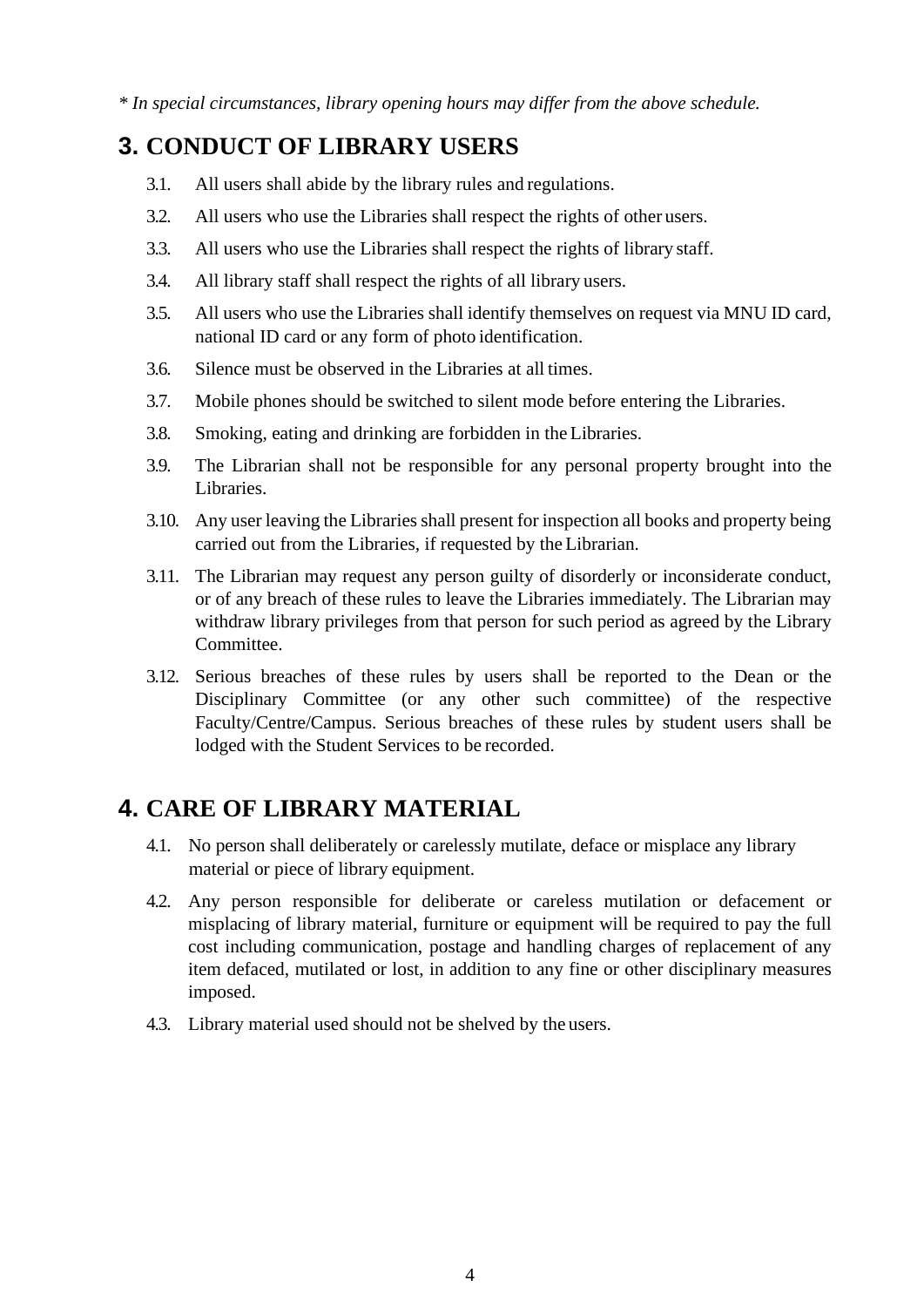## <span id="page-5-0"></span>**5. LIBRARY MEMBERSHIP AND REGISTRATION**

- 5.1. All users except those mentioned in 5.2 and 5.4 are eligible to register online or using the printed registration form for library membership.
- 5.2. External members will need to provide verification from faculty by filling the external membership form.
- 5.3. Any user who wishes to register as an Alumni member must be a registered member of the Alumni Association of MNU
- 5.4. Memberships under MoUs as specified in each MoU.
- 5.5. Registered users must hold a current University ID card (for identification, borrowing and issuing purpose) which must be produced at the time of borrowing library material.
- 5.6. Each registered user shall be assigned a library user account, user ID and a password, to use the OPAC.
- 5.7. Each registered user shall be responsible for maintaining their library account, such as changing passwords regularly and informing the Librarian of any change in contact details.
- 5.8. The Librarian shall have the right to reset a password of the user account, if it has been requested by the owner of the account.
- 5.9. The Librarian shall have the right to suspend a user account, if a user is found to be in breach of the library rules, or if a formal request has been received from the University administration to that effect.

## <span id="page-5-1"></span>**6. BORROWING**

#### 6.1. GENERAL

- 6.1.1. Registered users may borrow library material from all MNU Libraries.
- 6.1.2. Library material shall be issued to library members with a current University ID card.
- 6.1.3. Library material shall only be issued to the registered user in person accompanied with the University ID card.
- 6.1.4. Users shall be held responsible for any library material issued to their library account using their University ID.
- 6.1.5. Library material borrowed must be returned to the respective library by the due date recorded in the library system.
- 6.1.6. MNU Libraries borrower loan categories are asfollows:

| <b>Borrower Categories</b>                               | Loan Items |
|----------------------------------------------------------|------------|
| Academic Staff<br>Council Members<br><b>PhD</b> Students | 20 items   |
| Part-time staff                                          |            |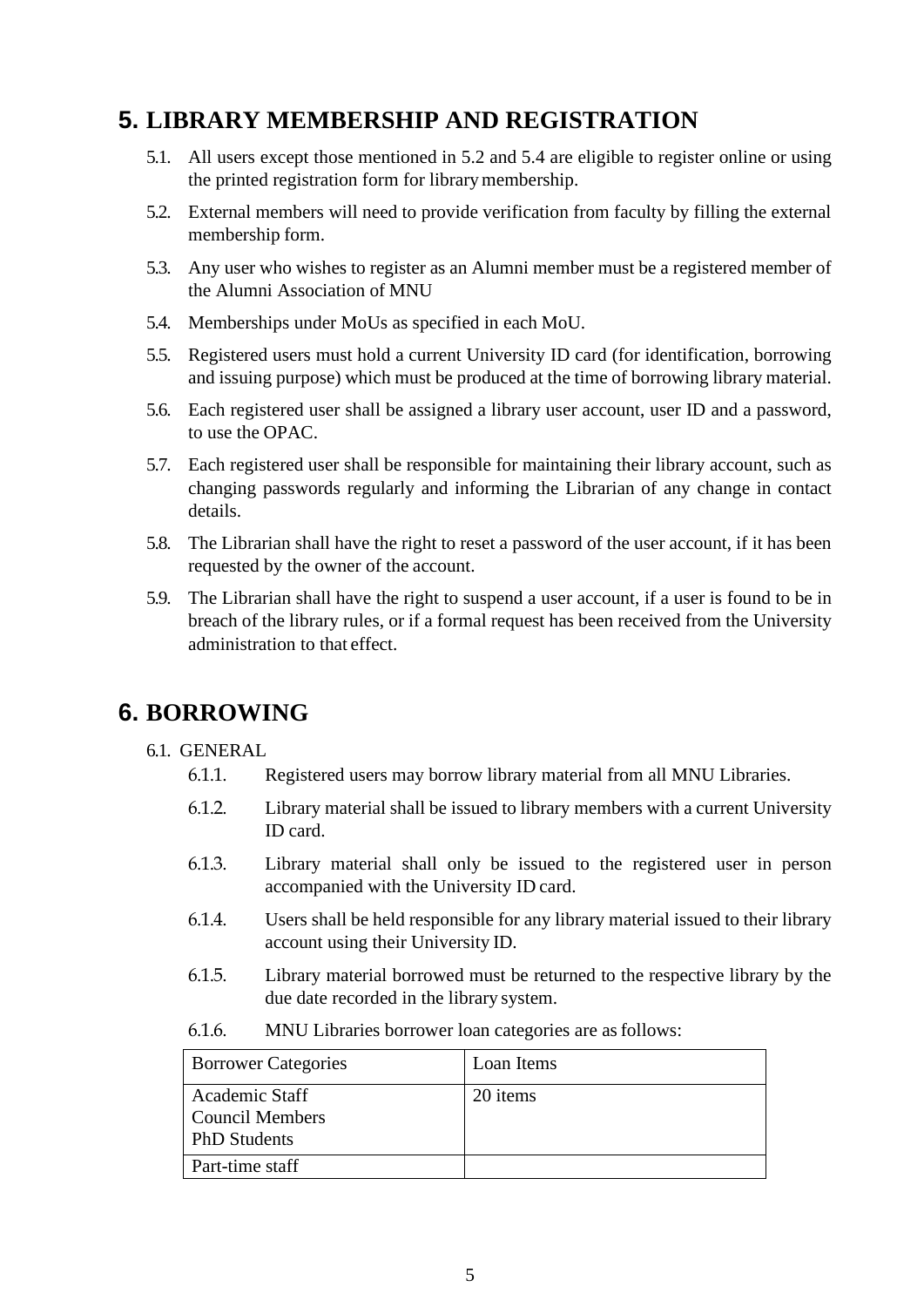| Postgraduate and<br>Undergraduate                                      | 10 items |
|------------------------------------------------------------------------|----------|
| <b>Administrative Staff</b><br>Alumni<br>Diploma and all other courses | 6 items  |

- 6.1.7. No user shall remove any library material without its issue being properly recorded by the Librarian.
- 6.1.8. A borrower who retains any library material overdue for return or who has any fine or other library charge automatically lose the privilege of borrowing from the Libraries until all such dues are settled.
- 6.1.9. The library user is responsible for checking their accounts in a timely manner.
- 6.1.10. The Librarian may recall any library material on loan if it is required urgently for any reason. Any item so recalled becomes due for return within 3 days of the dispatch of the recall notice. A recall notice may be sent in any written form.
- 6.1.11. If the due date for borrowed library material falls on a public holiday, such library material must be returned promptly on the next working day.
- 6.1.12. Library material on loan may be reserved via the OPAC system or the Circulation Desk and will be held for collection for 3 days from the date of notification of its availability.
- 6.1.13. Library material on short loan may be reserved via the OPAC system or the Circulation Desk and will be held for collection for 1 day from the date of notification of its availability.
- 6.1.14. Library material on restricted loan may be reserved via the OPAC system or the Circulation Desk and will be held for collection for 1 hour from the time of notification of its availability.
- 6.1.15. Library material held as reference cannot be reserved.
- 6.1.16. Users may renew loans of library material before their due date if such materials have not been reserved by another user.
- 6.1.17. Library material marked as closed reserve shall be borrowed for 3 hours to be used within the Libraries.

#### 6.2. TYPES OF LOANS AND LOAN PERIODS

6.2.1. MNUL borrower loan durations are as follows

| <b>Borrower Categories</b> | Loan Duration |
|----------------------------|---------------|
|----------------------------|---------------|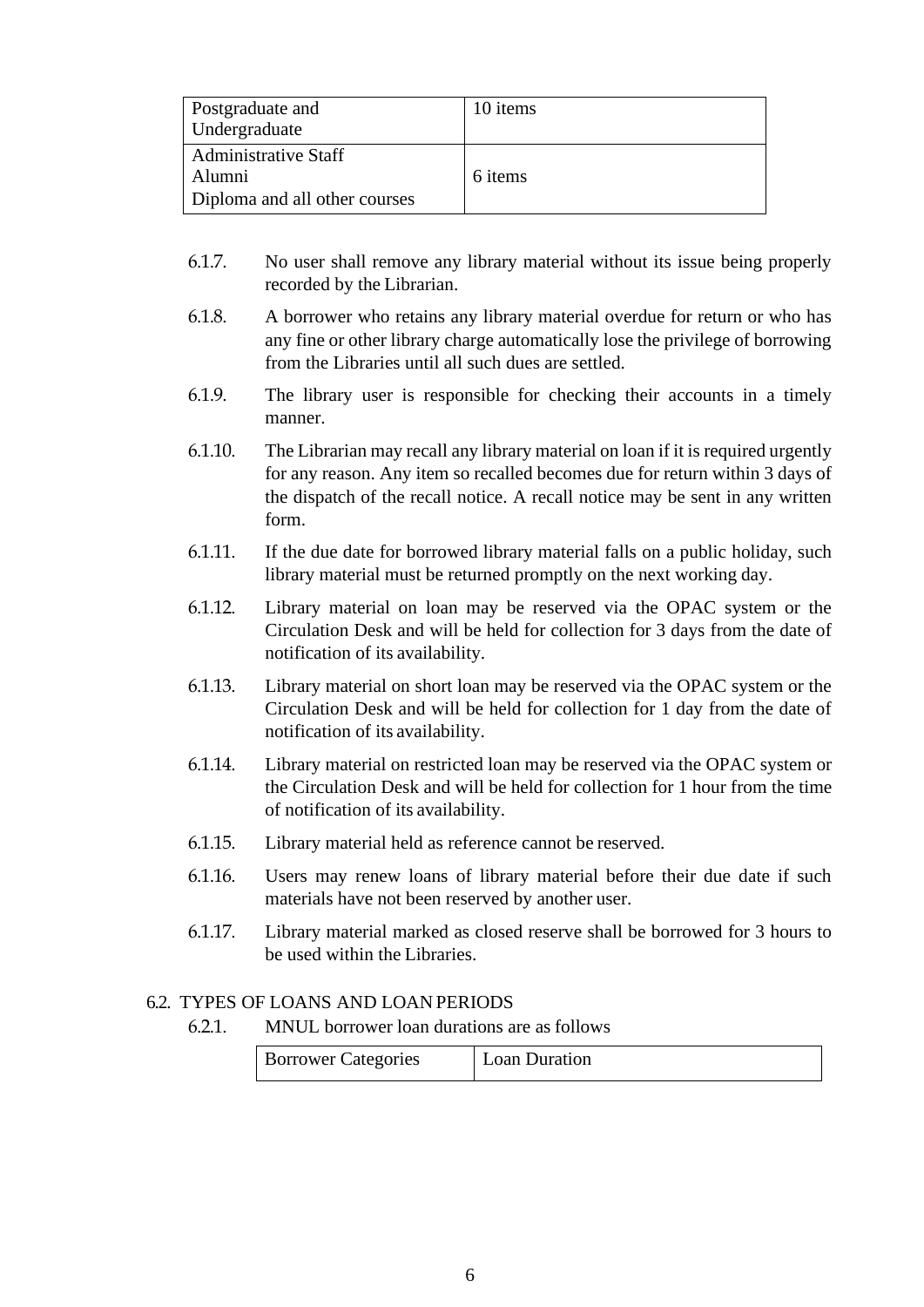| Academic staff                                      | For a term - during academic year                                                                                                                                    |
|-----------------------------------------------------|----------------------------------------------------------------------------------------------------------------------------------------------------------------------|
| Council members<br>PhD students'<br>Part-time staff | Term $1 - 'Academic$ staff report to<br>$\bullet$<br>work' date to 'end of result finalization'<br>week<br>Term $2 -$ Term II re-registration' date $-$<br>$\bullet$ |
|                                                     | 'end of result finalization' week<br>During annual vacation period – 'Leave<br>commencement' date – end of                                                           |
| Degree and all other<br>members                     | 4 weeks                                                                                                                                                              |

## <span id="page-7-0"></span>**7. FINES**

#### 7.1. OVERDUES

- 7.1.1. Any borrower failing to return or renew borrowed library material by the due date/time shall be liable to pay a fine calculated on the following basis:
	- 7.1.1.1. **General** library material on loan: MVR 2.00 per day for the first 5 days and MVR 3.00 per day afterwards, accruing to a maximum of 40 days.
	- 7.1.1.2. All library material on **short loan (SL)**: MVR 3.00 per day for the first 2 days and MVR 5.00 per day afterwards, accruing to a maximum of 40 days
	- 7.1.1.3. All library material on **restricted loan (RL) and closed reserve (CR)**: MVR 3.00 per hour, accruing to a maximum of 40 days
- 7.1.2. The overdue item will be considered as a lost item, after the cap on overdue charge is reached (as per sub clauses in 7.1.1). Lost items will be dealt as per clause 7.2
- 7.1.3. Fines are calculated from the due date/time, including weekends and holidays<sup>3</sup>
- 7.1.4. Fines shall not be charged for any overdue library material that might fall due on an unexpected public holiday, given the item is returned on the next working day.
- 7.1.5. Fines shall be payable at the Circulation Desk.
- 7.1.6. Any outstanding library charges may hinder graduation.
- 7.1.7. The Librarian is under no obligation to notify users when library material is overdue. However, complementary reminders will be sent to the users via email.

<sup>&</sup>lt;sup>2</sup> Exact due date will be calculated depending on the Academic Calendar

<sup>&</sup>lt;sup>3</sup> The due dates are calculated including holidays and weekends because the book issue periods cover weekends and holidays. Due dates are calculated in a way such that it does not fall on a prescheduled Public Holiday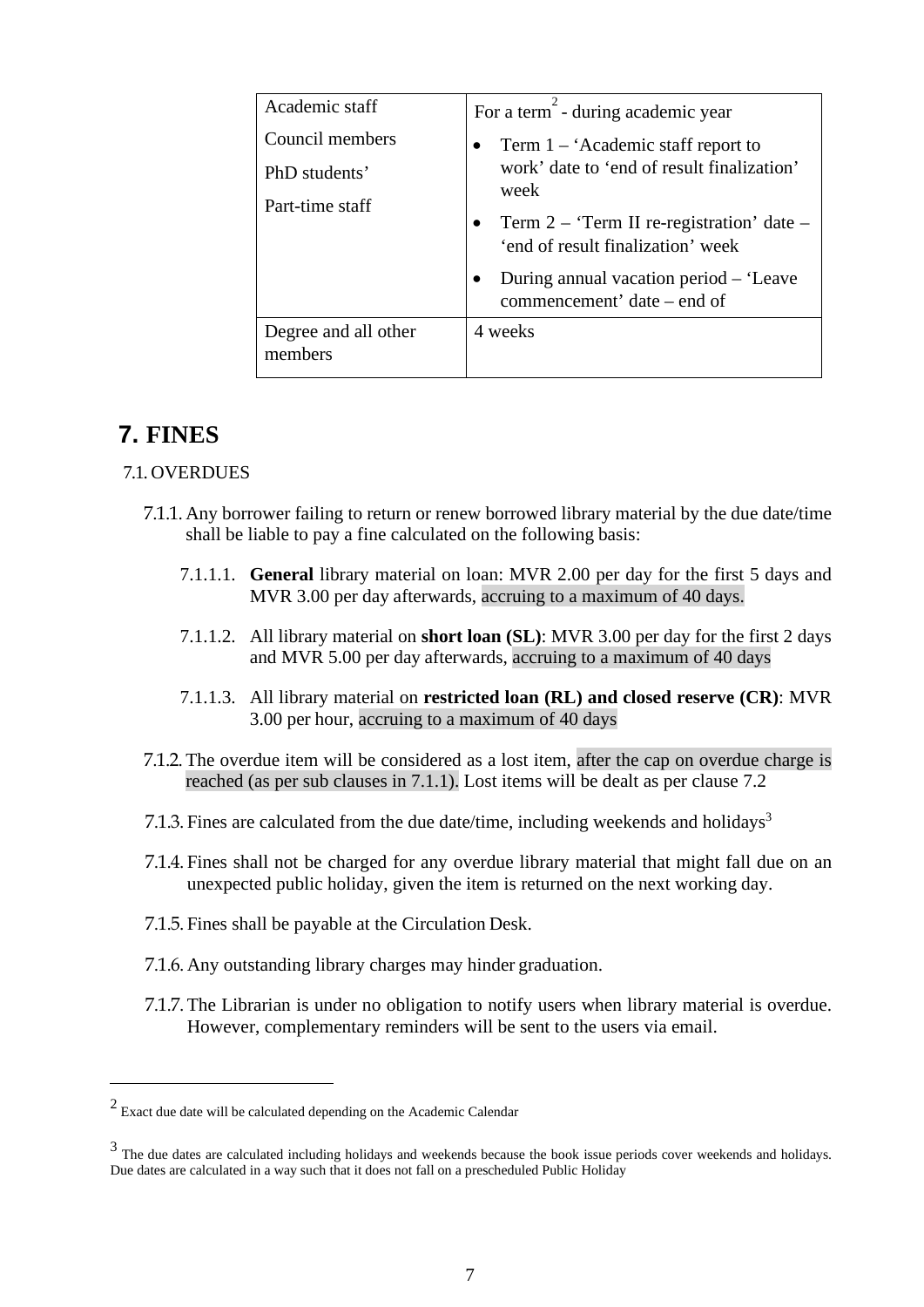#### 7.2. LOST MATERIAL/DAMAGED ITEMS

- 7.2.1. Loaned library material remains the personal responsibility of the borrower until its return to the Libraries. It shall not be privately lent. In the event of loss or serious damage, the borrower shall be responsible for reporting to the Librarian such loss or damage and will be dealt with as described in clauses 7.2.2 and 7.2.3
- 7.2.2.Borrowers who have lost or damaged any library material shall report to the Librarian as soon as possible.
- 7.2.3. The Borrower shall be liable to pay a fine calculated on the following basis.
	- 7.2.3.1. A penalty of MVR 200.00 will be charged irrespective of the cost of the lost/damaged item
	- 7.2.3.2. Replacement of the lost/damaged item or payment of the most recent price of the lost/damaged item including postage and handling charges, duty charges (if any), and shall pay the overdue in accordance to 7.1
- 7.2.4. The borrower is liable to settle the payment within 14 working days.
- 7.2.5.If the borrower fails to settle the payment within the time period allowed the following services will not be accommodated.
	- 7.2.5.1. Graduation clearance
	- 7.2.5.2. Access to borrowing of any library material.
	- 7.2.5.3. The borrower will also be stop listed on the Student Management System.
	- 7.2.5.4. If a student/staff leaves a course/university without informing and the student has an overdue amount to pay, the library will pass the details to the Finance department of MNU. The MNU Finance department will be handling such cases

#### <span id="page-8-0"></span>**8. THESES AND DISSERTATIONS**

- 8.1. Theses and dissertations undertaken by a University student/staff shall be deposited in the thesis and dissertation collection held at MNU Central Library.
- 8.2. Printed theses and dissertation collection shall be held as 'Closed Reserve'.
- 8.3. Access to print copies of theses and dissertation may be requested via the respective Libraries.
- 8.4. Printed theses and dissertation collection can only be used by borrowing the item.
- 8.5. Deposited thesis and dissertations may be used within the Libraries, until the library closing hour.
- 8.6. Thesis and dissertation repository shall be available online for MNU library members.

#### <span id="page-8-1"></span>**9. PHOTOCOPYING**

- 9.1. Users making use of the photocopying facilities of the Libraries shall comply with copyright regulation of Maldives.
- 9.2. Photocopy charges shall be levied as per the rates finalized by the MNU finance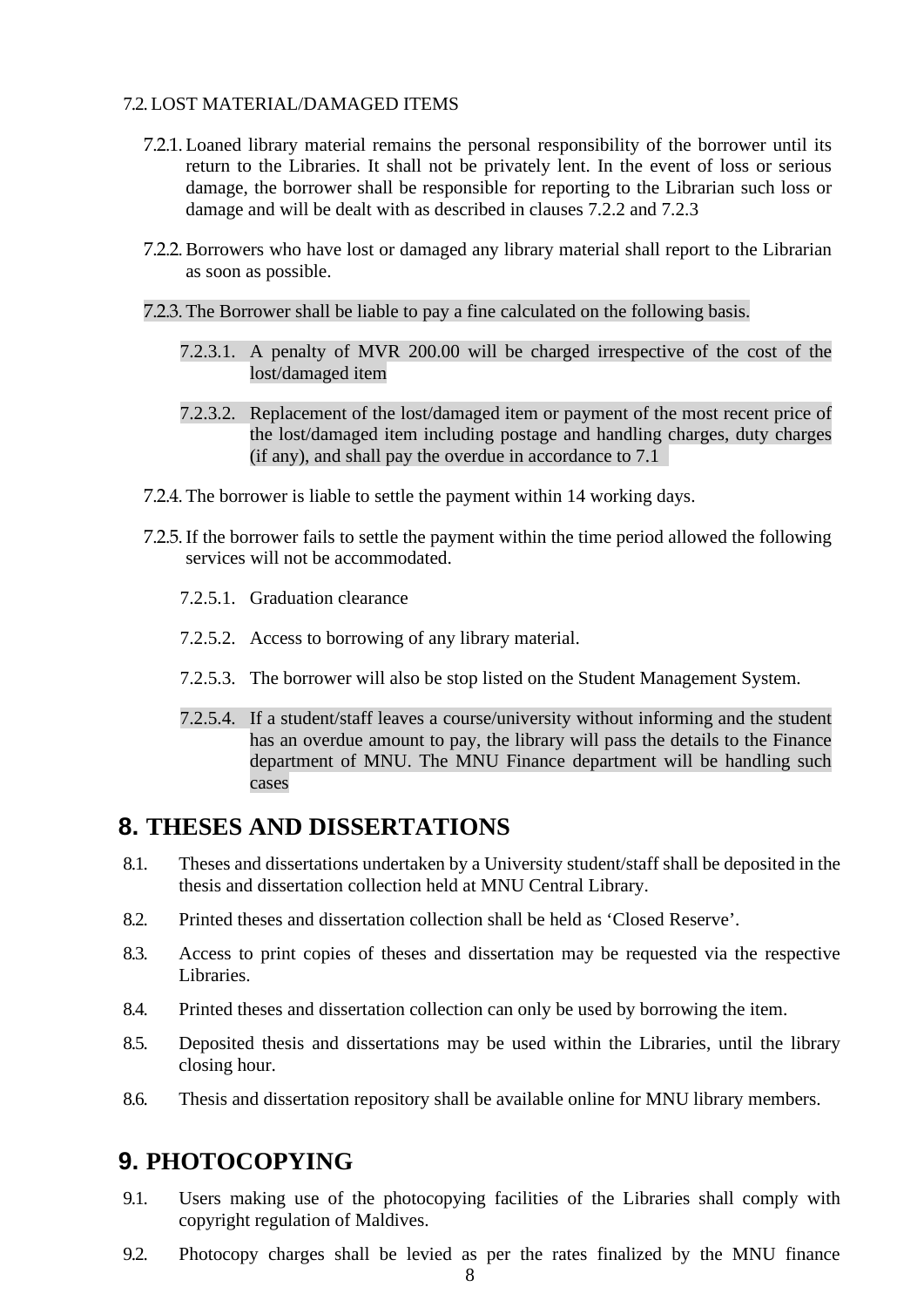committee. These charges shall be displayed near the photocopy facilities

- 9.3. Users are expected to do their own photocopying.
- 9.4. Users shall not use their own paper brought in from outside for photocopying and/or printing.

## <span id="page-9-0"></span>**10. USE OF COMPUTER AND INTERNET FACILITY**

- 10.1. The library computers are available for members of the MNU for searching library catalogues, browsing the Internet, trailing learning packages and retrieving information from databases.
- 10.2. Materials saved by users on library computers will be cleared within 24 hours. Librarian will not be responsible for any data loss
	- 10.2.1. Registered users shall not use Internet and email facilities for sending or receiving any material which is offensive, abusive, indecent, obscene or menacing or in breach of confidence, copyright, privacy or any other parties' rights.
	- 10.2.2. Failure to observe these conditions may lead to the termination of the service to the respective user.

## <span id="page-9-1"></span>**11. USE OF REFERENCE SERVICES**

- 11.1. MNU Libraries conducts information literacy and referencing sessions to library users.
- 11.2. Request for these sessions may be made via email or Circulation Desk or as a group through respective faculty/center/campus course coordinators.
- 11.3. Assistance in using the OPAC and online database use may be requested at the Circulation Desk of any MNU Libraries.
- 11.4. One-on-one information literacy and reference services can be provided to users upon request.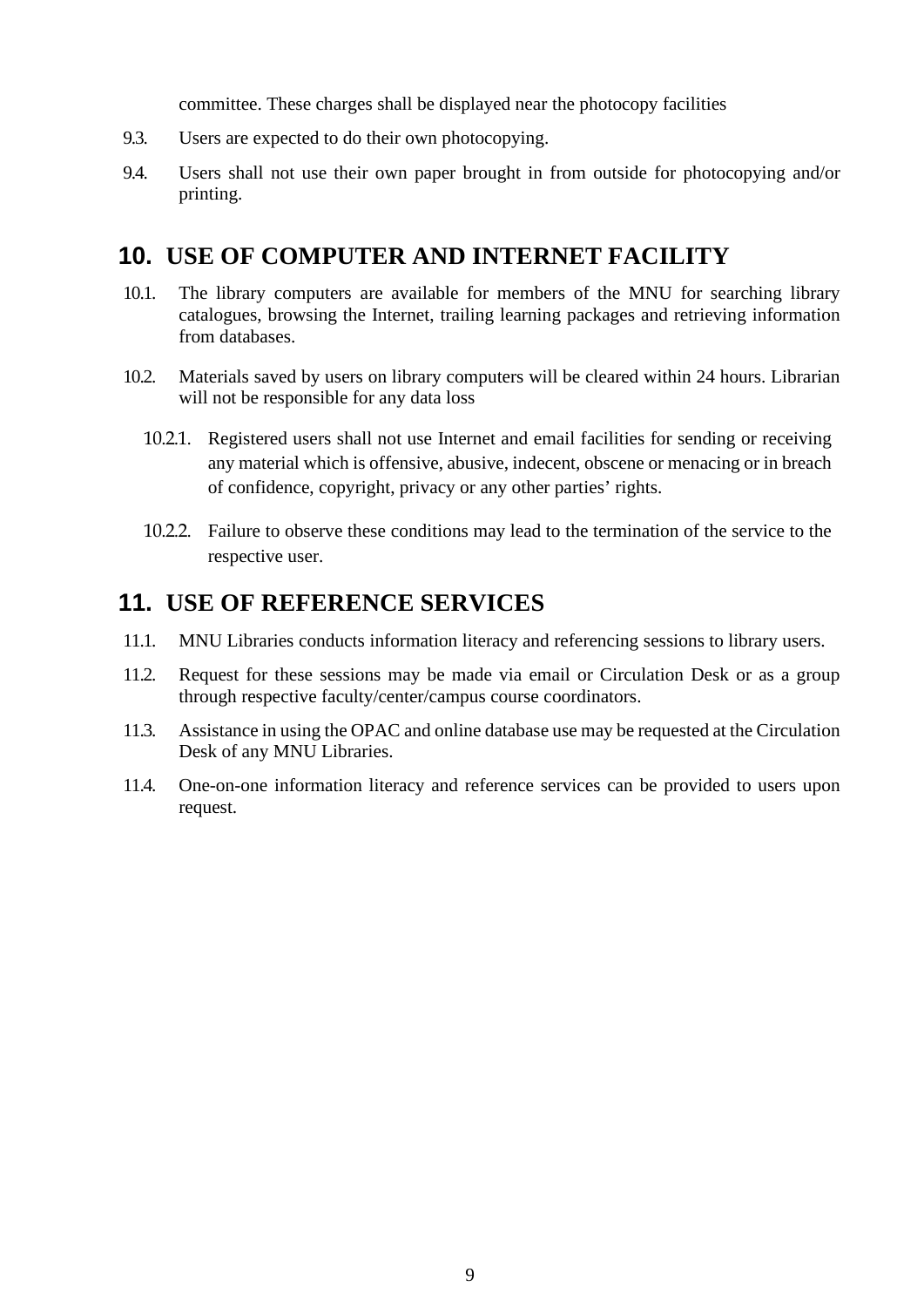#### <span id="page-10-0"></span>*DEFINITIONS*

For the purposes of these Rules:

- a) The term **'closed reserve'** shall be taken as meaning high demand material identified with the code 'CR'
- b) The term **'damaged'** shall be taken as meaning damage caused to library materials, furniture and equipment including but not limited to the tearing of pages, the cutting out of illustrations, scribbling and highlighting.
- c) The term '**database**' shall be taken as meaning the online databases subscribed, acquired or managed by the MNU.
- d) The term **'electronic resource'** shall be taken as any information source that the library provides access to in an electronic format.
- e) The term **'general loan'** shall be taken as meaning the regular generalmaterial.
- f) The term '**Librarian**' shall be taken as meaning any member of the Library Staff authorised by the University.
- g) The term **'Libraries'**, unless stated otherwise, shall be taken as meaning all MNU Libraries.
- h) The term '**library material**' shall be taken as meaning any item made available through the MNU Libraries.
- i) The term **'loan'** shall be taken as meaning the duration for which library materials are issued.
- j) The term '**OPAC**' shall be taken as the Online Public Access Catalogue of MNU Libraries.
- k) The term **'overdue notice'** shall be taken as meaning overdue notice sent to a user by the Librarian in any written form.
- l) The term **'print material'** shall be taken as all material printed or published on paper.
- m) The term **'reference material'** shall be taken as meaning any library material, which is not available for borrowing.
- n) The term **'member'** shall be taken as meaning any person who has been registered in the MNU Libraries.
- o) The term **'restricted loan'** shall be taken as meaning high demand material identified with the code 'RL'.
- p) The term **'short loan'** shall be taken as meaning high demand material identified with the code 'SL'.
- q) The term **'staff'** shall be taken as meaning full time or part time teaching staff or administrative staff of the University.
- r) The term **'student'** shall be taken as meaning any person registered at the University at any given time.
- s) The term **'term'** shall be taken as the study duration of the academic year including exam weeks 1 & 2.
- t) The term **'user'** shall be taken as meaning any person making use of the Libraries facilities.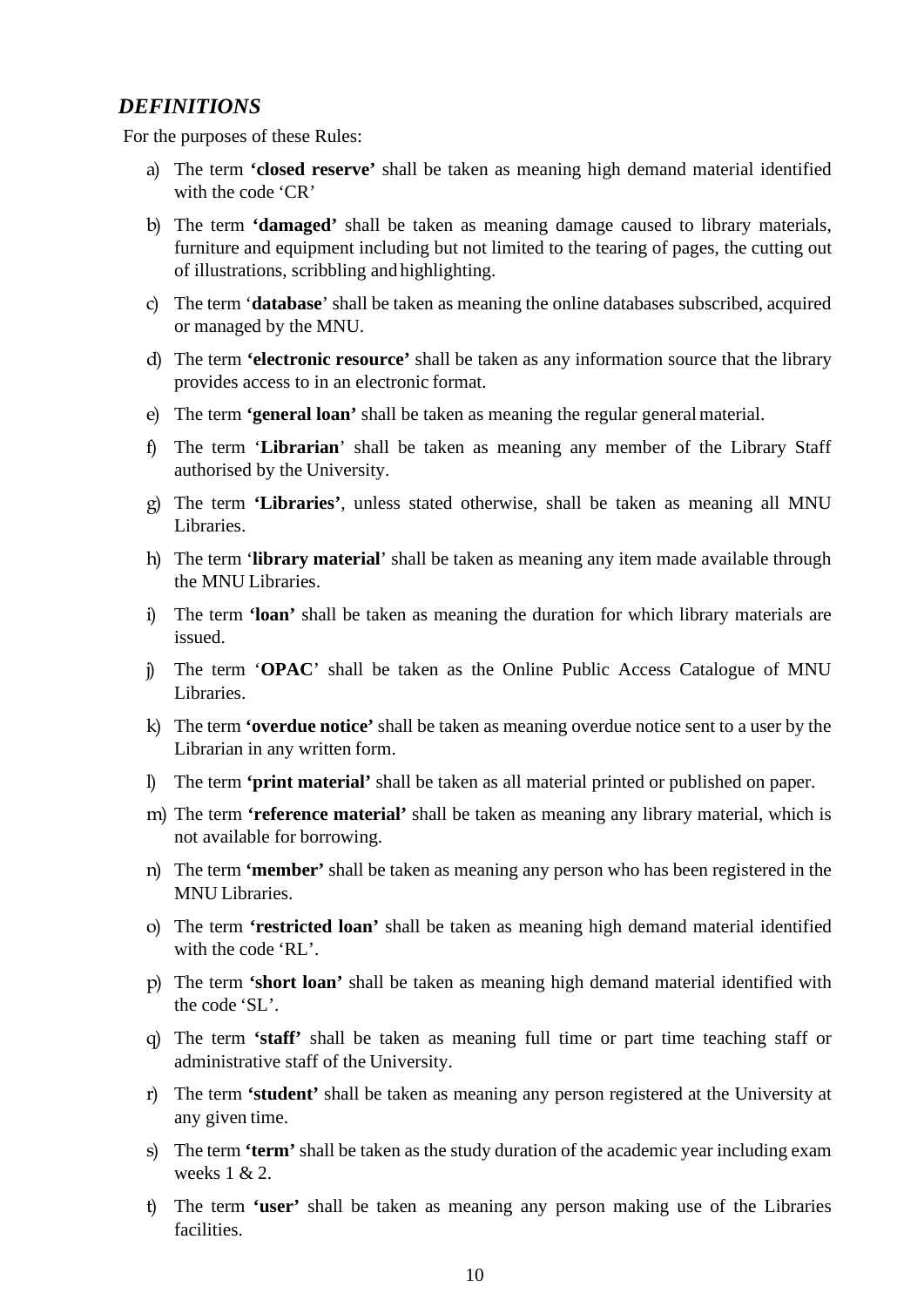This revised version of the Library Rules & Regulations was approved by the MNU Academic Senate on March  $14<sup>th</sup>$  and is in effect from  $16<sup>th</sup>$  May 2021

First version approved – 2003 Revision  $1 - 15$  June 2003 Revision  $2 - 01$  June 2017 Revision 3 – 14 March 2021 Revision effective from:  $16<sup>th</sup>$  May 2021